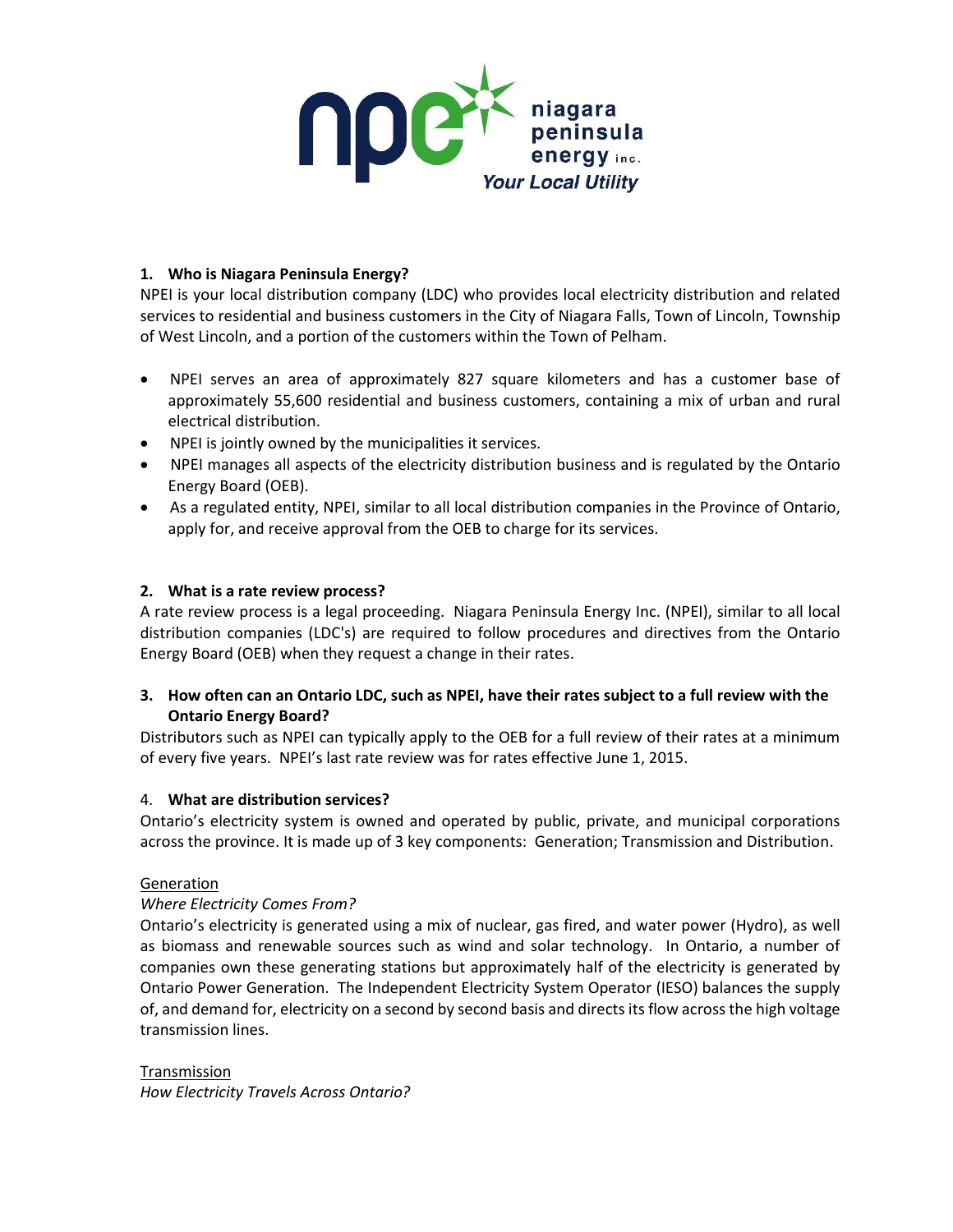Once generated, electricity must be transported to electrical sub-stations across the Province. Due to the large amount of power and long distances, transmission normally takes place at high voltages with the lines suspended on large, steel towers. The Province has more than 30,000 kilometers of "electricity highway", most of which is owned and operated by Hydro One.

#### Local Distribution

#### *How Electricity is Delivered to the End Consumer?*

NPEI is responsible for the last step of the journey: distributing electricity to customers through its distribution system. NPEI's local distribution system includes 9,577 transformers, 24,822 poles, 2,041 circuit kilometers of primary line, 1,171 circuit kilometers of secondary line, 15 distribution stations and one transformer station, delivering safe and reliable energy from the "electricity highway" to the customer's residence or business in the City of Niagara Falls, the Town of Lincoln, the Township of West Lincoln and a portion of customers in the Town of Pelham.

## **5. Where will this rate increase appear on my bill?**

As illustrated in the Chart below, the distribution rate increase that NPEI has applied for to the OEB is included in the delivery line of a customer's bill.



\* As of November 1, 2019. Chart is based on total bill amount after applying the Ontario Electricity Rebate.

## **6. How much of my electricity bill goes to Niagara Peninsula Energy?**

- As illustrated in the chart above NPEI retains \$68.28 of the monthly bill for a typical small business customer with consumption of 2,000 kWh per month.
- Every item and charge on your bill is mandated by the provincial government or regulated by the OEB, the provincial energy regulator.